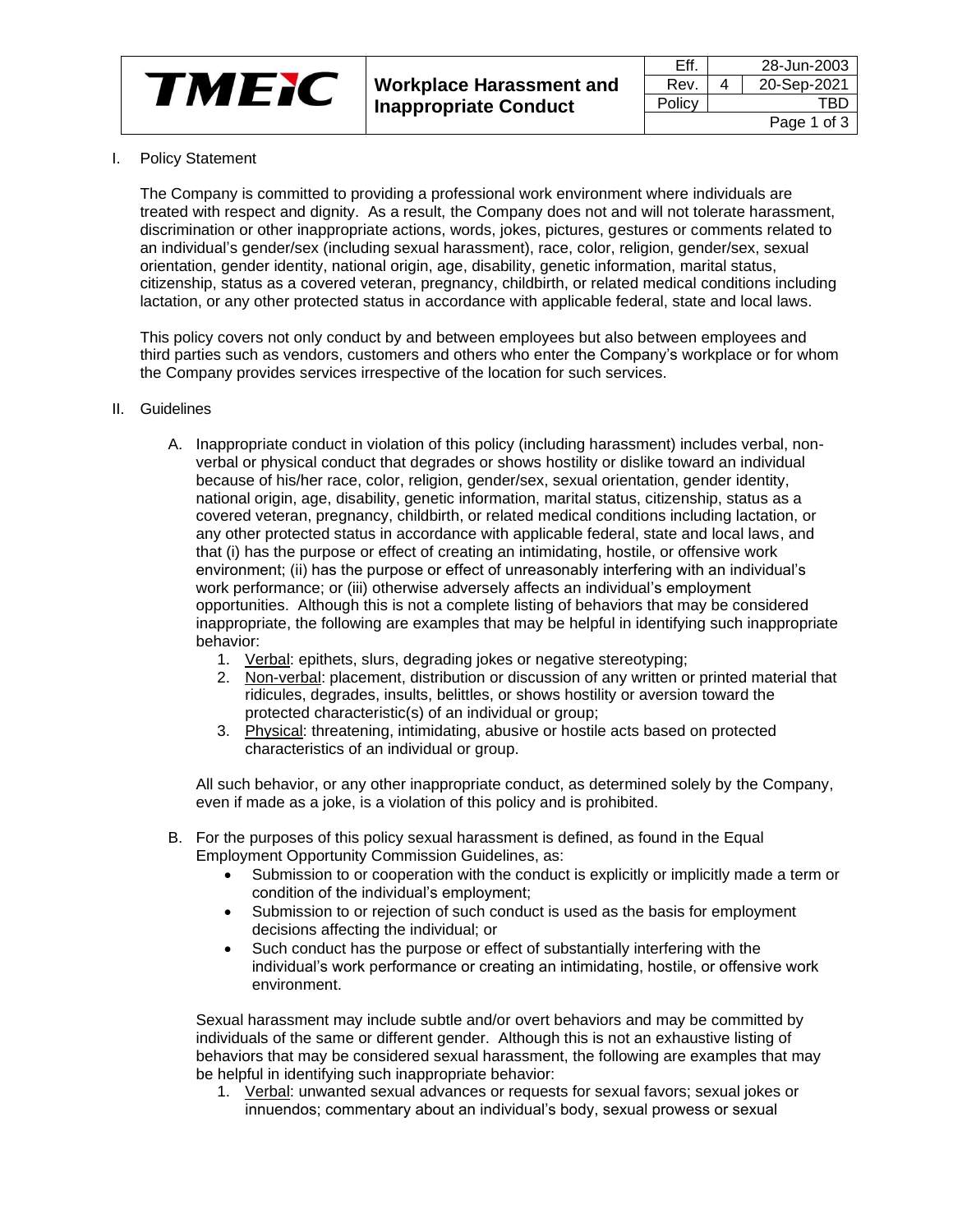|       |                                 | Eff    | 28-Jun-2003 |
|-------|---------------------------------|--------|-------------|
| TM 31 | <b>Workplace Harassment and</b> | Rev.   | 20-Sep-2021 |
|       | Inappropriate Conduct           | Policy | TBD         |
|       |                                 |        | Page 2 of 3 |

deficiencies; suggestive comments, insults, humor, abuse, threats and/or jokes about sex or gender-specific traits;

- 2. Non-verbal: suggestive or insulting sounds; catcalls; leering; whistling; obscene gestures; and/or display or examination in the workplace of posters or other materials of a sexual nature;
- 3. Physical: touching; pinching; groping; brushing up against; coerced sexual relations; and/or assault.
- C. The Company prohibits not only sexual harassment but also any type of harassment based on an individual's protected characteristic(s) under applicable law, such as race, color, religion, gender/sex, sexual orientation, gender identity, national origin, age, disability, genetic information, marital status, citizenship, status as a covered veteran, pregnancy, childbirth, or related medical conditions including lactation, or any other protected status in accordance with applicable federal, state and local laws.
- D. Employees must be sensitive to the perception of others related to their behavior. What one person considers appropriate may be offensive to another. Inappropriate conduct, as determined by TMEIC, whether or not it rises to the level of harassment or discrimination under applicable laws, will not be tolerated.
- E. Violation of this policy by an employee is considered a serious form of employee misconduct. Disciplinary action, up to and including termination, may be taken against any employee engaging in any type of behavior in violation of this policy. The Company may take action against any third-party individual or organization engaging in any type of behavior in violation of this policy, including prohibiting the third party from doing business with the Company.
- F. Any employee, including a supervisor or manager, who has knowledge of such behavior yet takes no action to resolve the problem or report it to the Human Resources Department is also subject to disciplinary action.
- G. Any individual who believes that he or she or someone with whom he or she works or for whom he or she performs services is a victim of harassment, discrimination or other inappropriate conduct should take one or all of the following actions:
	- 1. Inform the offending individual that the conduct is offensive and must stop.
	- 2. Report the conduct to his or her manager.
	- 3. If the employee feels uncomfortable talking to his or her manager, contact the Vice President, Human Resources, Human Resources Director, any member of the Human Resources Department, or any officer of the Company.
- H. Any member of management receiving a complaint or having knowledge that a violation of this policy has occurred is required to inform the Human Resources Department or the President of the Company if the offending employee is a member of the Human Resources Department.
- I. The Company will investigate all complaints of a violation of this policy and will take appropriate action as necessary. Confidentiality will be maintained as practicable in that, for example, only people with a need to know will be apprised of the nature and substance of the allegations.